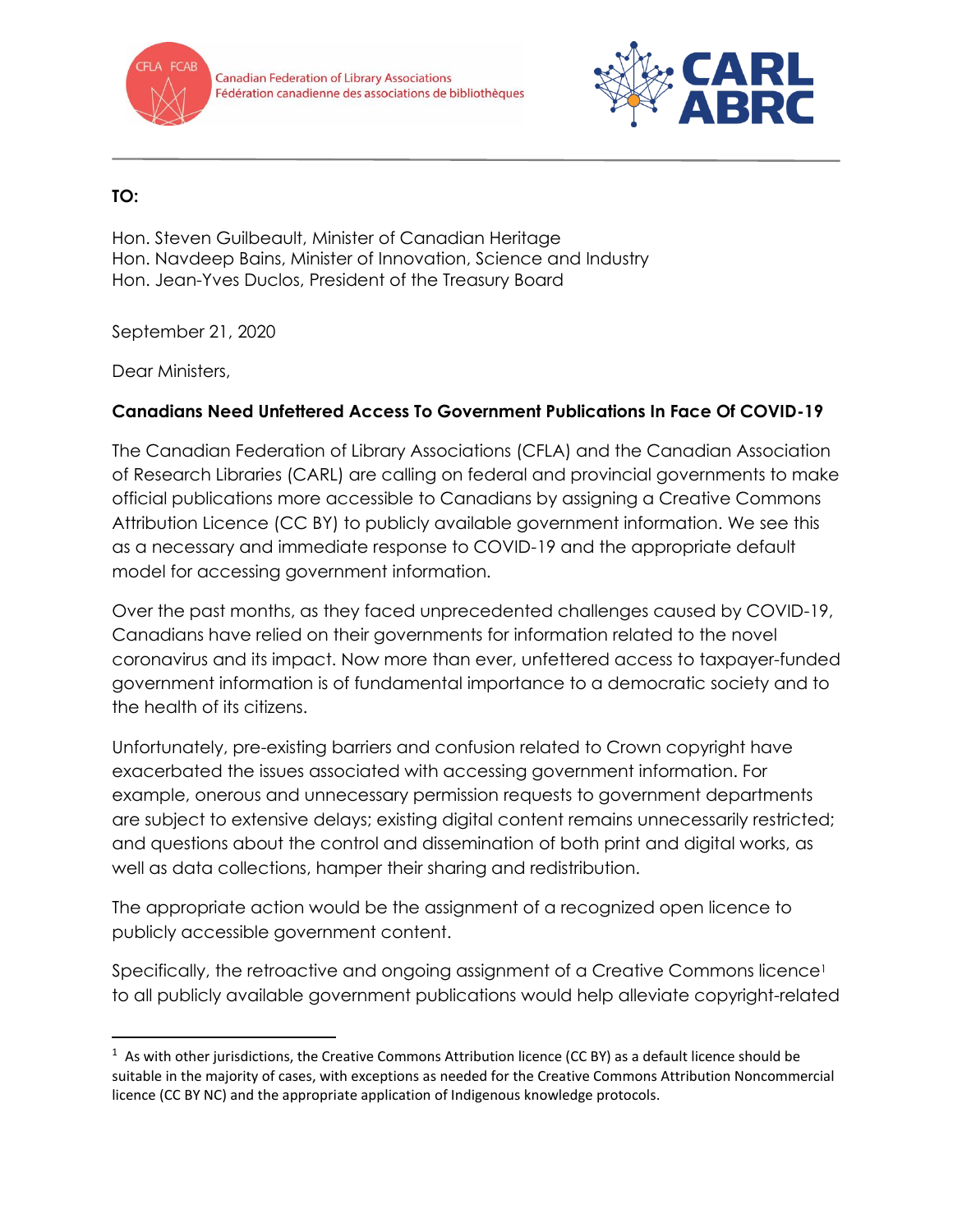legal barriers that prevent preservation, reproduction, and redistribution of these important reports and parliamentary proceedings, many of which relate directly to health and safety issues. Such a licence would improve on the implementation of the existing Open Government Licence and mirror policy decisions in [other jurisdictions](https://wiki.creativecommons.org/wiki/Government_use_of_Creative_Commons) including Australia and New Zealand.

A retroactive default CC BY licence would immediately open up hundreds of thousands of digital and print government publications, including tens of thousands that have already been digitized by members of the library partnership [HathiTrust.](https://www.hathitrust.org/about) This international non-profit organization is currently investing hundreds of staff hours to review Canadian government publications for copyright clearance -- time and energy that would not be necessary with the assignment of a comprehensive, standard open licence. Assigning a recognized open licence would also resolve the constraints associated with the digitization and sharing of published material in library and archival collections.

Canadians deserve unfettered access to information produced by their government for the purpose of broad dissemination. A retroactive and continuing default CC BY licence would help move Canada closer to its aims with Open Government and to the re-examination of section 12 that was recently suggested by the Supreme Court of Canada<sup>2</sup> and the parliamentary committee that reviewed the *Copyright Act.*<sup>3</sup>

Sincerely,

Rebecca Raven Executive Director, CFLA-FCAB rraven@cfla-fcab.ca

Lusa Hargh

Susan Haigh Executive Director, CARL-ABRC susan.haigh@carl-abrc.ca

For more information please contact:

Victoria Owen, Chair CFLA-FCAB Copyright Committee victoria.owen@utoronto.ca

<sup>&</sup>lt;sup>2</sup> Keatley Surveying Ltd. v. Teranet Inc. 2019 SCC 43[. https://www.scc-csc.ca/case-dossier/cb/2019/37863](https://www.scc-csc.ca/case-dossier/cb/2019/37863-eng.aspx) [eng.aspx.](https://www.scc-csc.ca/case-dossier/cb/2019/37863-eng.aspx)

<sup>&</sup>lt;sup>3</sup> Parliament of Canada. Standing Committee on Industry, Science and Technology. Statutory Review of the *Copyright Act*. June 2019[. https://www.ourcommons.ca/DocumentViewer/en/42-1/INDU/report-16/](https://www.ourcommons.ca/DocumentViewer/en/42-1/INDU/report-16/)